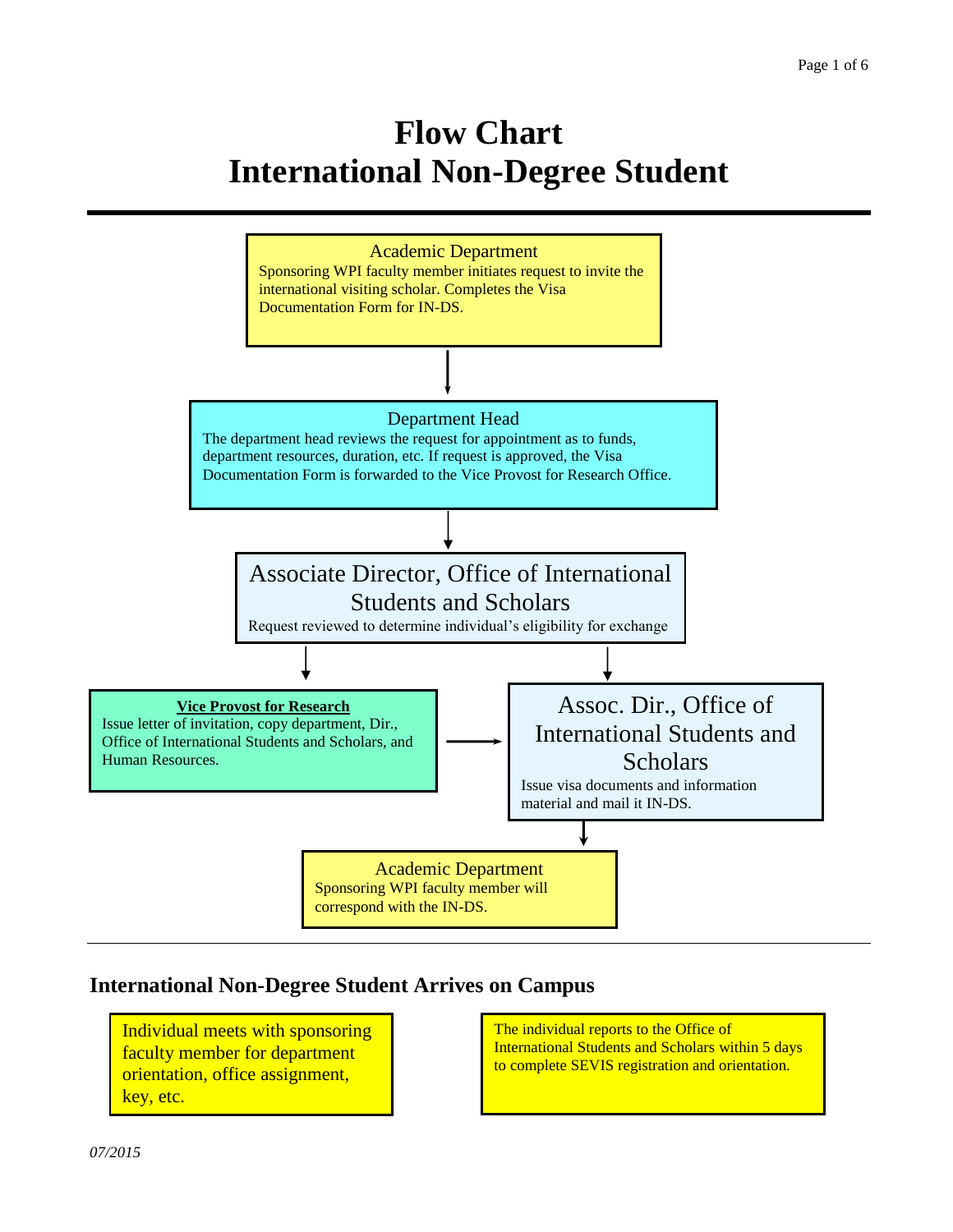### **Instructions for International Non-Degree Student (IN-DS) Definition Procedure for Appointment**

WPI welcomes the presence of non-degree students. As a leading institution of engineering, science and management, WPI attracts international students and researchers who wish to come to WPI to work with and learn from our faculty.

**Definition**. An International Non-Degree Student (IN-DS) is an individual invited to WPI by a WPI faculty member upon recommendation from the appropriate department head and the Vice Provost for Research. An IN-DS comes to WPI to conduct research, observe or consult, usually in connection with a research project. The IN-DS will not receive a salary from WPI. Even if the student is coming to do what is essentially an "internship" with a professor, they are still coming as a non-degree student, and will be receiving a DS-2019. *The student will not be receiving a DS-7002 (internship form).*

IN-DS will in most cases come to the U.S. on a J-1 Exchange Visitor's Visa as a participant in the Exchange Visitor Program administered by the U.S. Department of State (DOS). WPI has been designated as the sponsor of an Exchange Visitor Program by DOS in accordance with the administrative regulations issued under the Fulbright-Hays Act.

The J-1 regulations (22 CFR  $\delta$  514.23) describes the purpose of the Exchange Visitor Program for non-degree students as intended to promote mutual understanding by fostering the exchange of ideas between foreign students and their American counterparts. The exchange of international non-degree students should promote mutual enrichment, linkages between WPI and foreign educational institutions**. In addition to the IN-DS academic activities, it is expected that visitors participate in cross-cultural activities with members of the host community.**

**Benefits.** IN-DS will be issued a WPI I.D. card that will entitle the individual to library privileges, a computer account, use of recreational facilities, and parking permit if needed. The hosting department should provide office and/or laboratory/special equipment. IN-DS are not on the payroll.

**Procedure for Invitation of an International Non-Degree Student.** Before a letter of invitation can be issued to an IN-DS by the Vice Provost Office, the WPI faculty member who is considering hosting the individual must complete the IN-DS Documentation Form and return it to the Office of the Vice Provost for Research. The duration of the IN-DS stay at WPI should be determined before an invitation letter is issued. The IN-DS can be authorized to participate in the Exchange Visitor Program (J-1) for the length of time necessary to complete the program objective with a limitation of five years.

Before the Office of International Students and Scholars can issue the form DS-2019 for the IN-DS to apply for a J-1 Exchange Visitors Visa, we need certain documentation and we need to review the IN-DS Documentation Form to make sure it is complete. If the IN-DS is planning on bringing spouse/children, it is very important that their information is included on the form.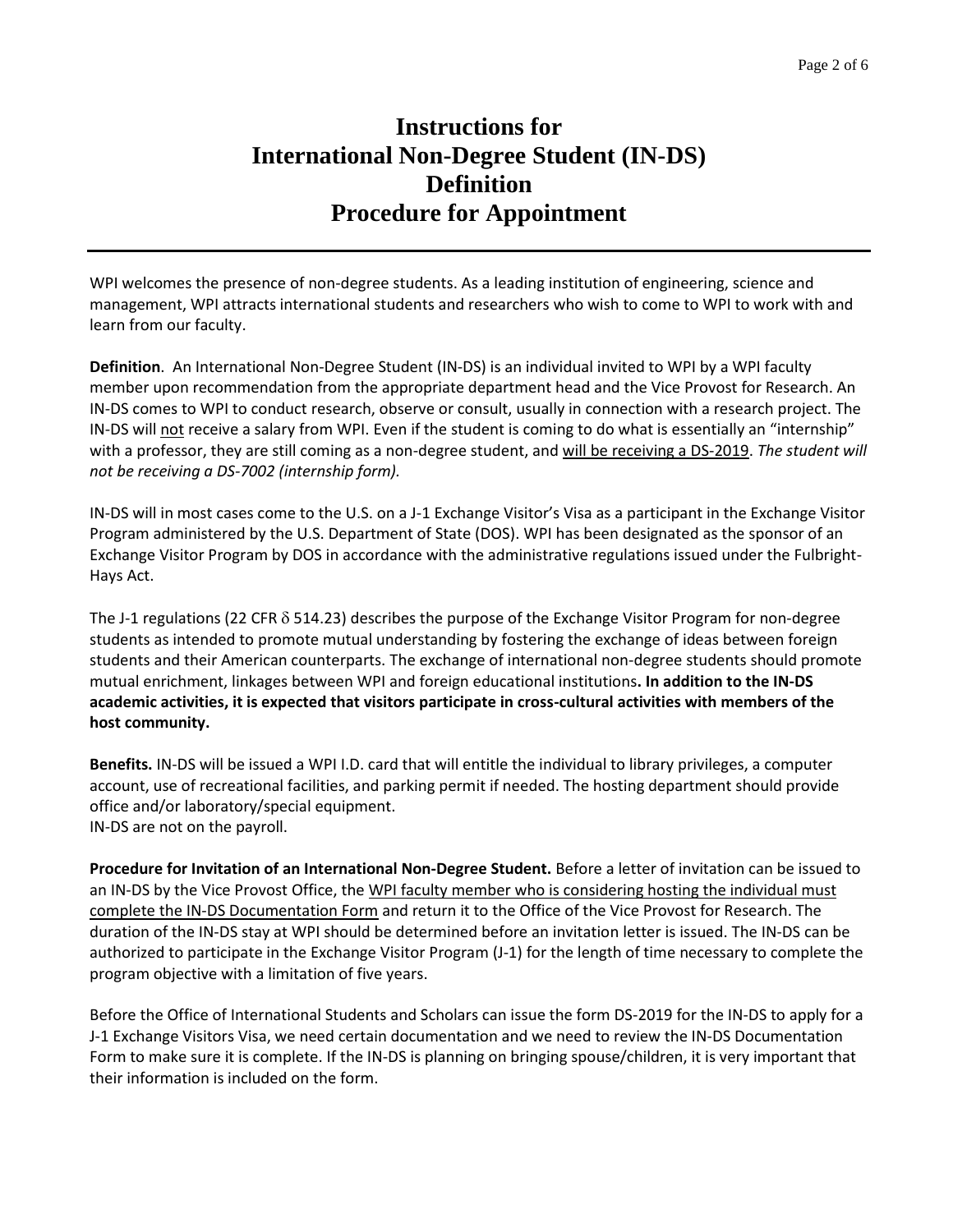Before we can issue the DS-2019 form we need the following supporting documentation to be attached to the IN-DS Documentation Form:

- 1. Financial documentation supporting the amounts listed on page 1 of the form
- 2. Copy of IN-DS's CV/ Resume
- 3. Copy of the IN-DS passport and copy of passport for spouse/children accompanying the IN-DS
- 4. Documentation of English Language Proficiency

Specifics regarding English Language Proficiency.

The regulations require us to have documentation showing the Exchange Visitor has *"sufficient proficiency in the English language, as determined by an objective measurement of English language proficiency, to successfully participate in his or her program and to function on a day-to-day basis"* [22CFR 62.11(a)(2)].

According to the Department of State, the regulation was prompted because it was found that "too many exchange visitors lack sufficient English proficiency to perform their jobs or complete their academic programs; to navigate daily life in the US; to read and comprehend program materials; to understand fully their responsibilities, rights, and protections; and to know how to obtain assistance, if necessary."

The regulations require sponsors (Office of International Students and Scholars) to use one of the following "objective measurements of English language proficiency" to determine the exchange visitor's language proficiency:

- A recognized English language test
- Signed documentation from an academic institution or English language school
- A documented interview conducted by the sponsor either in-person or by videoconferencing, or by telephone if videoconferencing is not a viable option

In order for us to be in compliance, we will require a TOEFL score of 80 or an IELTS score of 6.5 or a written statement from an English language school or academic institution certifying that the exchange visitor is proficient in English language in the areas of reading, writing, comprehension and speaking equivalent to a TOEFL score of 80. If none of the above options are viable, our ESL Director will conduct and document an English language proficiency interview. We will be charging the hosting faculty member \$50 to conduct the interview and will require that he/she set up a time for the interview convenient for both parties. This should be an option used only on rare occasions when requiring other documentation will seriously hinder the exchange visitor's ability to come to WPI.

**Health Insurance.** Exchange visitors are required, as a condition of the J-1 status in the United States, to carry health insurance for themselves and their accompanying family members. By government regulation, minimum coverage must provide:

- ▶ Medical Benefits \$100,000
- $\triangleright$  Repatriation of remains \$ 25,000
- $\triangleright$  Medical Evacuation \$ 50,000
- $\triangleright$  Deductible per accident  $\triangleright$  500 or illness

We will mail the initial DS-2019 form via DHL or Fed Ex. Any subsequent form will also be mailed by DHL or FedEx, however the cost will be charged to the hosting faculty member/department. This is typically in situations where changes are made to the appointment period after the initial form was issued.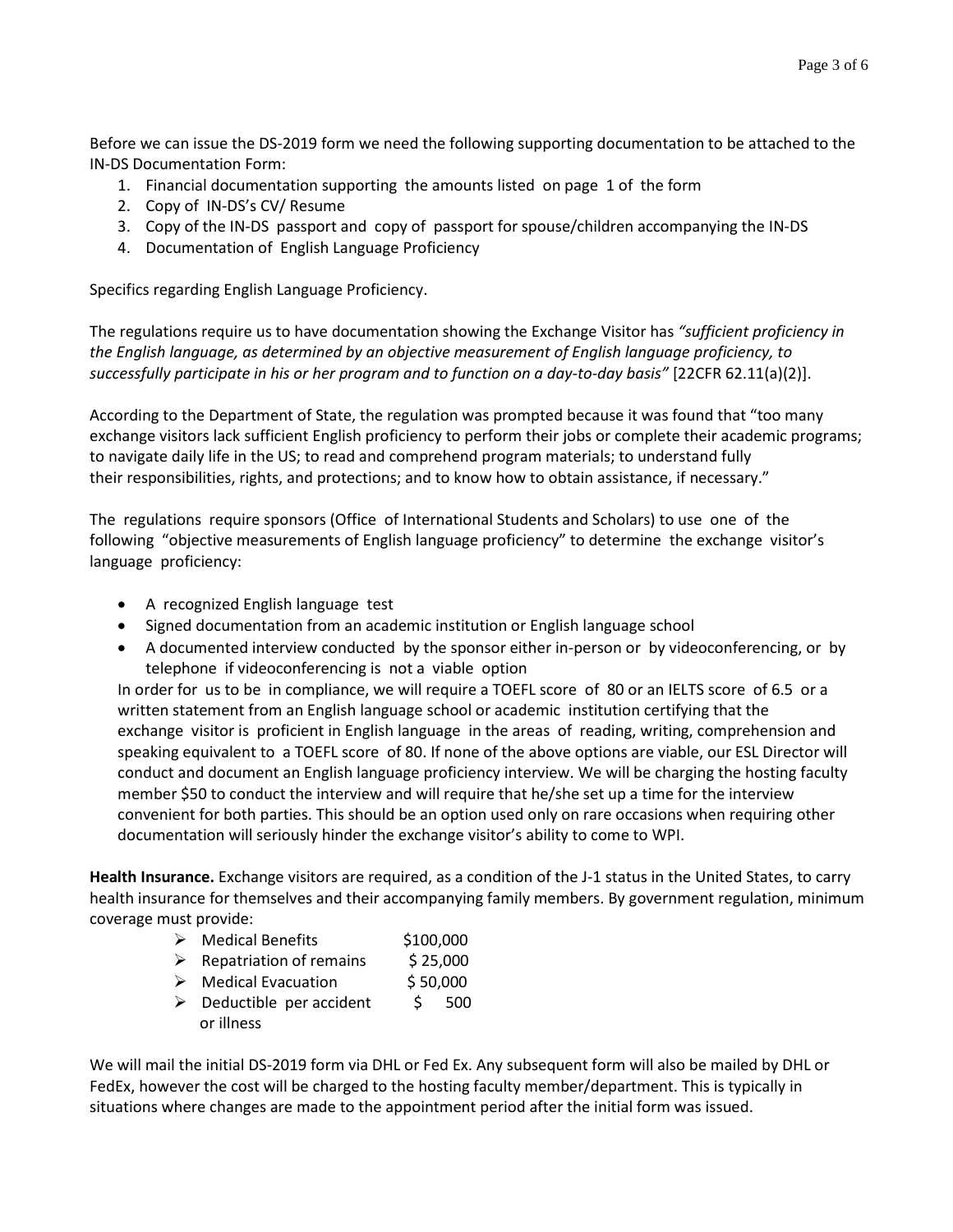## **Worcester Polytechnic Institute International Student Advisor**

## **Visa Documentation for International Non-degree Students**

This form must be completed by the hosting WPI faculty for all international non-degree graduate students who wish to work or continue working at WPI.

#### **Personal Data**

| 1.                        |                           |                                                                |                                                    |  |                                                        |          |  |  |  |
|---------------------------|---------------------------|----------------------------------------------------------------|----------------------------------------------------|--|--------------------------------------------------------|----------|--|--|--|
|                           |                           |                                                                | (LAST)<br>(FIRST)                                  |  |                                                        | (MIDDLE) |  |  |  |
| 2.                        |                           |                                                                | Male: Female: 3. Date of Birth: Month Day Day Year |  |                                                        |          |  |  |  |
| 4.                        |                           |                                                                |                                                    |  |                                                        |          |  |  |  |
|                           |                           |                                                                |                                                    |  |                                                        |          |  |  |  |
| 5.                        |                           |                                                                |                                                    |  |                                                        |          |  |  |  |
| 6.                        |                           |                                                                |                                                    |  |                                                        |          |  |  |  |
| 7.                        |                           | Description of visitor's planned area of research/work at WPI: |                                                    |  |                                                        |          |  |  |  |
|                           |                           |                                                                |                                                    |  |                                                        |          |  |  |  |
|                           |                           |                                                                |                                                    |  |                                                        |          |  |  |  |
|                           |                           |                                                                |                                                    |  |                                                        |          |  |  |  |
|                           |                           |                                                                |                                                    |  |                                                        |          |  |  |  |
| 8.                        |                           |                                                                |                                                    |  |                                                        |          |  |  |  |
|                           | <b>Financial Data</b>     |                                                                |                                                    |  |                                                        |          |  |  |  |
|                           |                           |                                                                |                                                    |  | Total amount of the duration of                        |          |  |  |  |
|                           |                           |                                                                |                                                    |  | the appointment.                                       |          |  |  |  |
|                           | Visitor's Home University |                                                                | \$                                                 |  |                                                        |          |  |  |  |
|                           | Visitor's Government      |                                                                | \$                                                 |  | <u> 1980 - Jan Barnett, fransk politiker (d. 1980)</u> |          |  |  |  |
|                           |                           |                                                                | \$                                                 |  |                                                        |          |  |  |  |
| Personal Funds of Visitor |                           |                                                                |                                                    |  |                                                        |          |  |  |  |
|                           |                           |                                                                | \$                                                 |  |                                                        |          |  |  |  |
|                           |                           |                                                                |                                                    |  |                                                        |          |  |  |  |

**The minimum amount of monthly financial support for a single person is \$1,200. An additional \$500 per month is needed per family member.** It is important that we have complete documentation regarding the source and exact amount of the visiting scholar's financial support prior to issuing a Form DS-2019.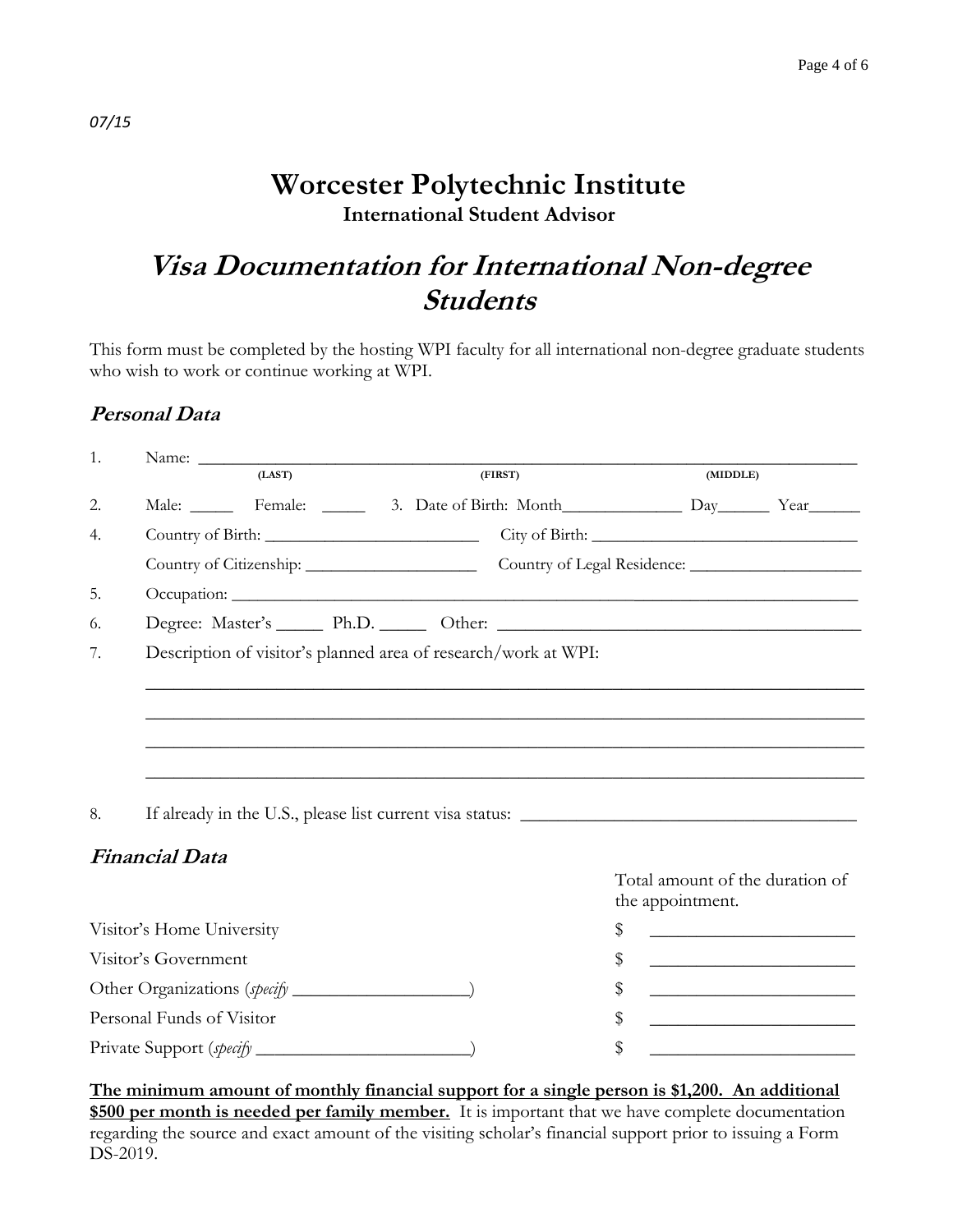#### **Family**

If visitor's immediate family (i.e., spouse and/or children) will accompany him/her, complete this section.

| Name        |                                                                                           | Date and<br>Place of Birth | Relationship | Citizenship           |
|-------------|-------------------------------------------------------------------------------------------|----------------------------|--------------|-----------------------|
|             |                                                                                           |                            |              |                       |
|             |                                                                                           |                            |              |                       |
|             |                                                                                           |                            |              |                       |
|             |                                                                                           |                            |              |                       |
| Appointment |                                                                                           |                            |              |                       |
|             |                                                                                           |                            |              |                       |
|             | <b>Financial Commitment on the Part of WPI</b>                                            |                            |              |                       |
| Purpose     |                                                                                           | Amount                     |              | <b>Account Number</b> |
|             |                                                                                           | $\frac{1}{2}$              |              |                       |
|             |                                                                                           | $\frac{1}{2}$              |              |                       |
|             | the control of the control of the control of the control of the control of the control of |                            |              |                       |
|             |                                                                                           | \$                         |              |                       |

#### **Health Insurance**

Exchange visitors are required to have medical insurance in effect for themselves and any accompanying spouse and/or children. Please indicate how the visitor will secure health insurance.

 $\Box$  WPI (Department or Grant) Account #  $\Box$ 

- \_\_\_\_ Insurance from visitor's country of residence. Please provide documentation and/or name and policy number of insurance.
- Other. Please contact Tom H. Thomsen for information on available plans for international visitors.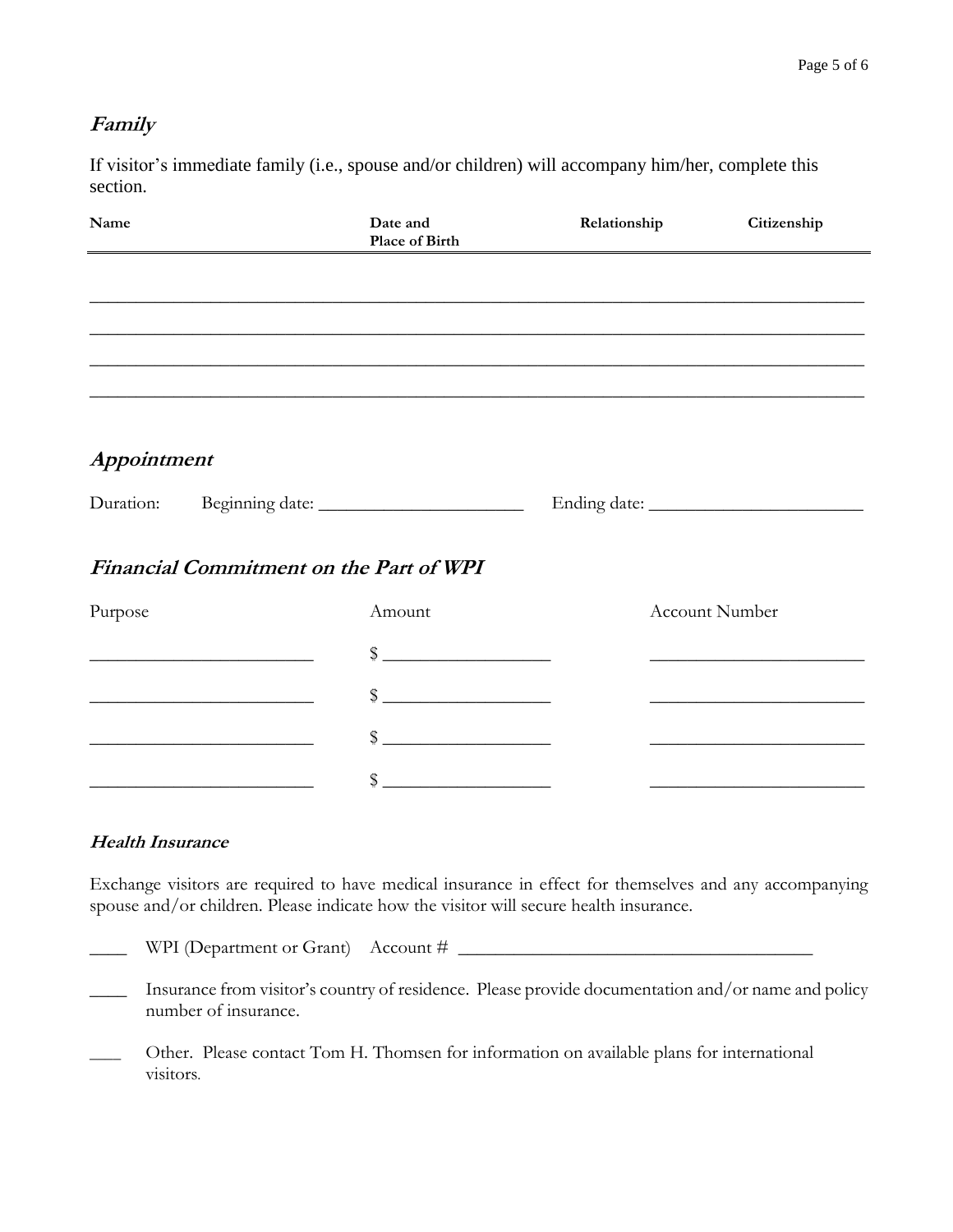#### **Mailing Address for Visitor**



#### **Telephone and Email (Mandatory for express mail)**

Telephone: \_\_\_\_\_\_\_\_\_\_\_\_\_\_\_\_\_\_\_\_\_\_\_ Email:\_\_\_\_\_\_\_\_\_\_\_\_\_\_\_\_\_\_\_\_\_\_\_\_\_\_

#### **Host Department**

The international non-degree graduate student, whom we intend to invite to our department, will be engaged in research and other activities in accordance with the purpose of the Exchange Visitor's Program, and I have determined that the required financial support is available for the duration of the program, and the non-degree student will register for 0 credits of directed research per semester

#### $Department$

| Date                             | and the control of the control of the control of the control of the control of the control of the control of the                                                                                                                     |  |  |  |  |
|----------------------------------|--------------------------------------------------------------------------------------------------------------------------------------------------------------------------------------------------------------------------------------|--|--|--|--|
| <b>Department Head</b>           |                                                                                                                                                                                                                                      |  |  |  |  |
| Name                             | <u>a sa barang sa mga barang sa mga barang sa mga barang sa mga barang sa mga barang sa mga barang sa mga barang sa mga barang sa mga barang sa mga barang sa mga barang sa mga barang sa mga barang sa mga barang sa mga barang</u> |  |  |  |  |
| Signature                        |                                                                                                                                                                                                                                      |  |  |  |  |
| Date                             |                                                                                                                                                                                                                                      |  |  |  |  |
| <b>Vice Provost for Research</b> |                                                                                                                                                                                                                                      |  |  |  |  |
| Signature                        |                                                                                                                                                                                                                                      |  |  |  |  |
| Date                             |                                                                                                                                                                                                                                      |  |  |  |  |
|                                  |                                                                                                                                                                                                                                      |  |  |  |  |

Please return the completed form (pages 4-6), together with a copy of the visitor's passport, to the **Office of International Students and Scholars International House 28 Trowbridge Road**